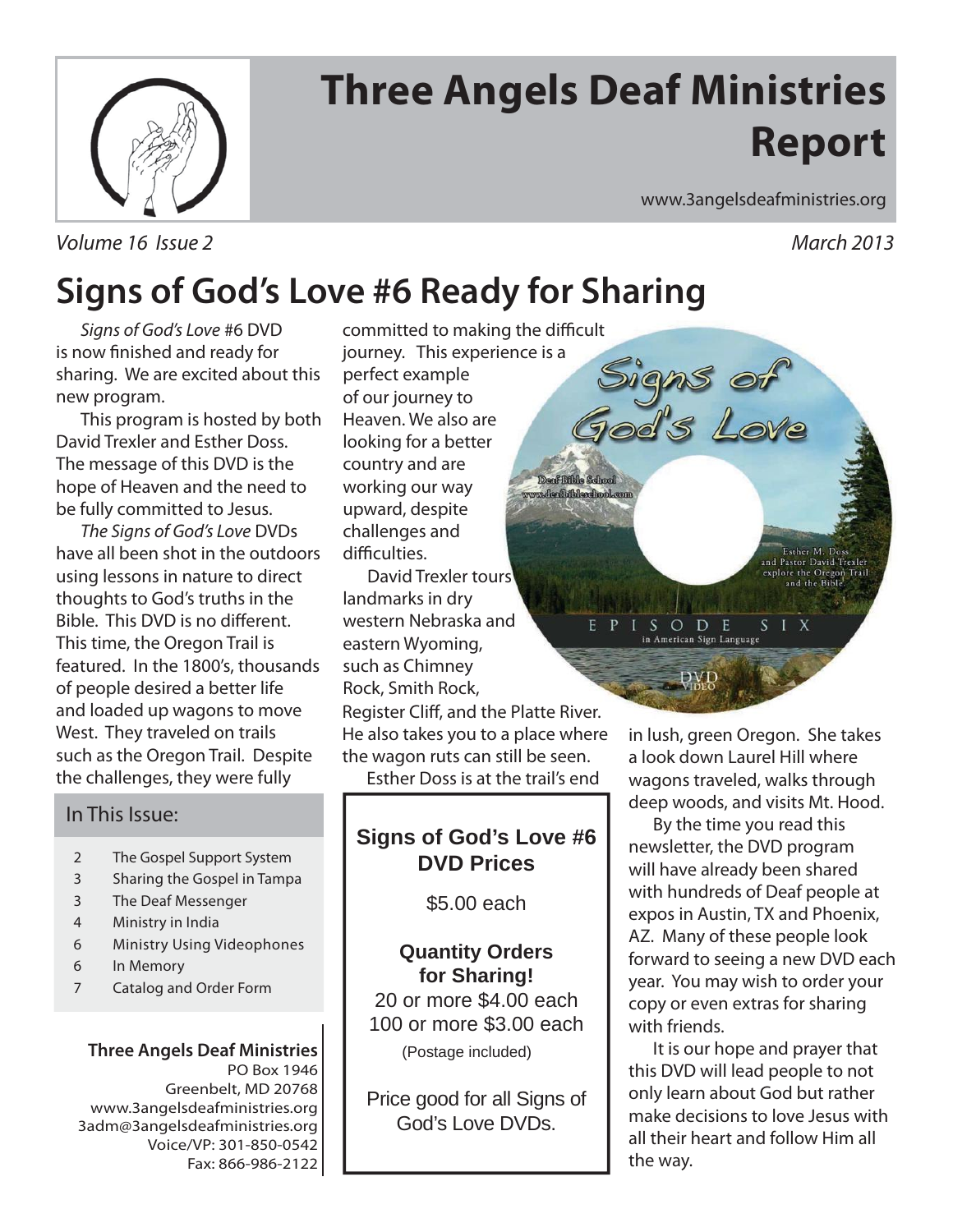### **From the Speaker: The Gospel Support System**

 Hospitals provide support systems to save patients from death. These support systems are oxygen, medicine, IVs, feeding tubes, surgery, nurses, and doctors and more. Without a support system many patients would die. So, support systems are very important for the lives of many sick and injured people.

There are many different kinds of support systems not related to health. Right now, I have the Gospel work in mind.

 Francisca and I are very proud to be part of Three Angels Deaf Ministries. 3ADM is truly a wonderful Deaf gospel support system that is created and operated for and by the Deaf members of Seventh-day Adventist Church. We are very grateful that we can work well as a team with some Deaf and hearing members who are filled with the love of Christ. As a team we are able to work in evangelism for outreach and provide nurture and support to the Deaf.

 Reaching out to the Deaf with the gospel of Jesus has faced many challenges because of communication barriers. Also Deaf people are scattered all over the country, separated from each other. Giving continual spiritual support to those who have been baptized is not easy.

 Praise God for the faithful hearing and Deaf members who are partnering with 3ADM in different ways—prayers, financial support, and volunteering. We are also grateful for the technology that allows the Deaf to communicate with each other in different ways—live streaming worship service, sermons on DVD, archived video sermons on the web, e-mail and text, newsletters (old fashioned but dependable), video conferencing, and video chat. 3ADM has been able to keep the Deaf members and nonmembers connected to each other. Daily we receive many video phone calls for Bible study, for counseling, to make orders for our products, and for news updates.

 Many Deaf people, both members and non-members, have been blessed by the services of 3ADM. It is important for their spiritual survival in the world of darkness and ignorance. In other words, 3ADM has made the difference in the lives of many Deaf people all over the world through materials in sign language and in simplified reading materials. Also, some of the church's leaders have been sensitized through our ministry. What would the world of the Deaf be like without the presence of 3ADM? 3ADM is here because the Lord has called us.

3ADM is not only focused on Deaf ministry in North

America. It also provides ministry in different countries, such as, India, Japan, Mexico, Kenya, and soon Switzerland. Recently, Francisca and I went to India to train workers in Bobbili and give spiritual programs at the Deaf school in Kollegal. See the article about our trip in India.

 Apostle Paul was a great missionary who established many churches in the Roman



world. Many other missionaries have followed Paul's steps in spreading the gospel to all the world. 3ADM is doing the same thing as it is expanding the ministry to more places in the world. Deaf people all over the world need us. Jesus said, "The harvest truly is great, but the laborers are few; therefore pray the Lord of the harvest to send out laborers into His harvest" (Luke 10:2, NKJV). Please pray to the Lord that He send out workers into His harvest of Deaf people.

> David M. Trexler Speaker/Director

### **Speaker/Director's Schedule**

March 23 - Phoenix, AZ - DeafNation Expo April 6 - Detroit, MI - DeafNation Expo April 20 - Washington, DC - DeafNation Expo April 27 - St. Paul, MN - DeafNation Expo May 18 - San Juan, PR - DeafNation Expo May 23-27 - High View, WV - Deaf Young Adults Camp Meeting June 13-18 - Geneva, Switzerland - International Deaf Ministry Weekend

July 7-14 - Milo, OR - Western Deaf Camp Meeting

\*On Sabbaths when home, David Trexler preaches at the Silver Spring, Maryland SDA Church's annex building.

### **Our website has a new look! www.3angelsdeafministries.org**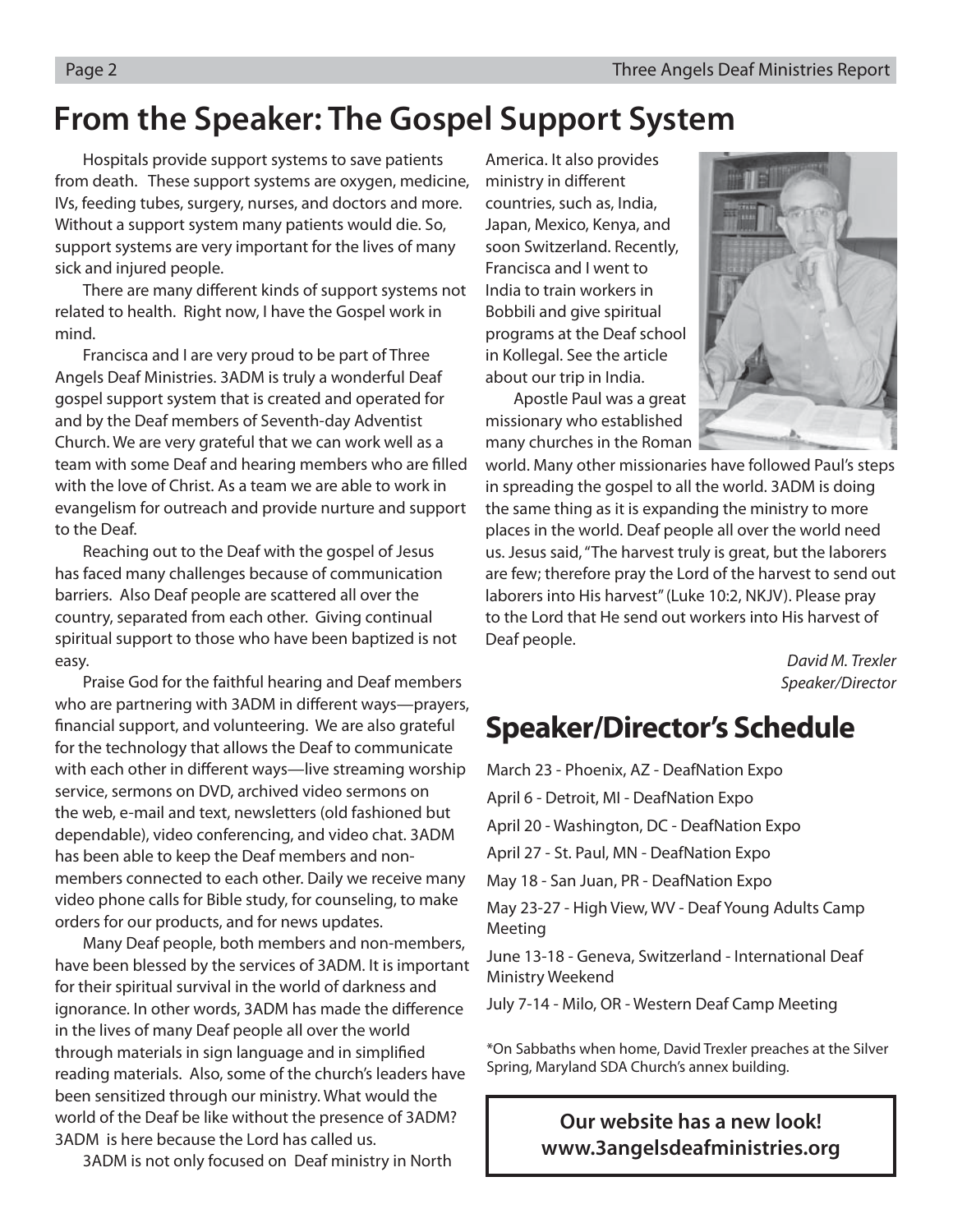## **Sharing God's Love in Tampa**

The first expo for this year was the DeafNation Expo in Tampa, Florida on March 2. Mario and Ybon Romero from the Orlando area worked the booth.

 They left for Tampa the evening before. Half way there, Mario realized that he left the banner at home. Ybon felt that they were too tired to go back and they were nearly to Tampa. They decided to pray about the matter and trust in the Lord.

 The morning of the expo, Mario and Ybon were running late as they had difficulties finding the expo location. When they arrived, there was already a line forming at the door. When the Romeros walked to the door ahead of the line, they were told that they could not go in until 9:00, when the expo opens. But the expo workers were generous and they allowed the Romeros to go in the door ahead of everyone else at 9:00 sharp. So, the Romeros were able to set up the booth before the crowd flooded the aisle.

 The attendees clustered around the entrance to the exhibit hall to visit. Our booth was in a quiet area, which allowed more time for the Romeros to witness to those who did stop by. They distributed about 250 gospel bags.

 Since there was no banner, the Romeros relied on the small sign provided by DeafNation Expo. This small sign said, "Three Angels Deaf Ministries." This was new to the expo visitors and this drew some interest. A few people stopped to ask. "Why the name three angels?" This gave Mario and Ybon a chance to witness and share the three angels' messages. Each one walked away with a bag.

Mario noted, "We learned that if you offered a gospel

## **The Deaf Messenger**

The Deaf Messenger (TDM) continues to be mailed to Deaf homes all across North America as a part of our evangelistic endeavor. Thanks to the support of the NAD, TDM is mailed at no cost to Deaf people. Currently, there are about 700 TDM subscribers and the mailing list is continually monitored to keep it current.

TDM has been instrumental in leading some Deaf people to the Seventh-day Adventist church. Inside each issue is an offer for Bible lessons, which many take. A special edition of TDM along with a subscription offer is included in the gospel bags given away at Deaf Expos. This is how most people subscribe to TDM.

At expos, we meet subscribers who tell us how much they appreciate TDM. They tell us how they keep it in their purses, study it with their Sunday School classes, and share it with their friends. They are indeed cherished.

THREE ANGELS BEAF MINISTRIES

*Mario and Ybon Romero pause for a photo while working our booth at the DeafNation Expo in Tampa, Florida.* 

bag to a person walking by, most of them would say 'No, thank you.' However, if you engage them in conversation by asking their name, about their family or work, or even talking about the weather then you gain a friend. Then when we offered them a gospel bag, they accepted it."

 Mario also told us, "Thank you very much for this wonderful experience and opportunity to witness. It was unforgettable."

 We are grateful to God for providing us a way to share seeds with so many people at one time. We look forward to additional expos this Spring. Please keep this work in prayer.

Christian Record Services/Deaf Department began publishing a missionary magazine In This Sign about

> THT **MESSENGER**

1985. The name was changed to Deaf-Light and publishing ended at the closing of the Deaf Department in 1997. In

2001, 3ADM restarted the missionary magazine with the new name The Deaf Messenger.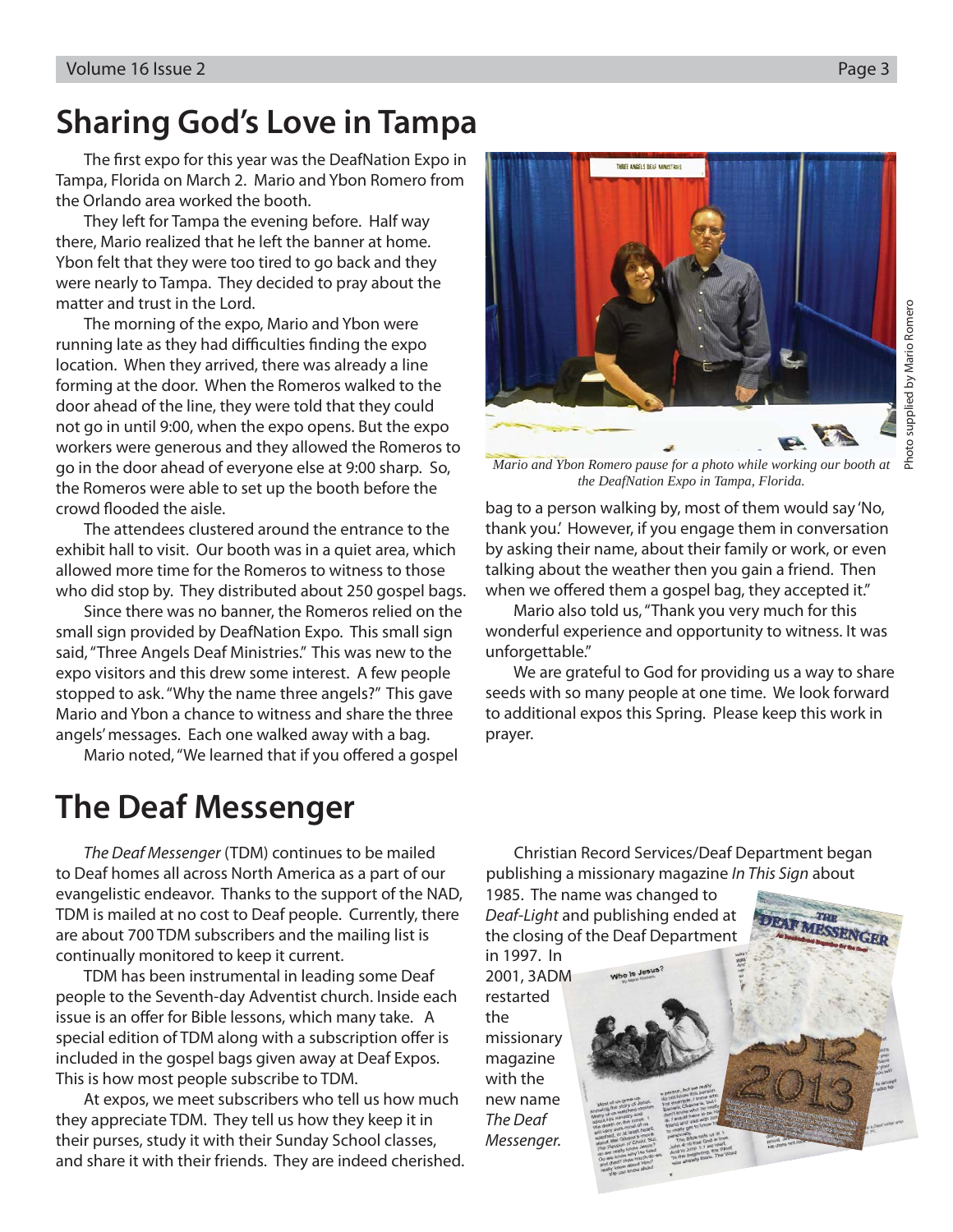### **Deaf Ministry in India**

A team of Deaf ministry workers have just returned home from a working trip to central and southern India February 20 to March 4. This team represented several organizations: David and Francisca Trexler—3ADM; Alfred Griffith—Gospel Outreach (GO); John Blake—GO; Dr. Larry Evans—General Conference of SDAs; and Dr. M. Wilson—Southern Asia Division.

Together, this team provided training to about 20 Gospel Outreach workers for the Deaf at the SDA Blind School near Bobbili (sponsored by Asian Aid) on February 20-24. Before this workshop, Alfred Griffith, the coordinator of the training workshop, was at the school a week earlier to visit with Deaf workers and make preparations. The ministerial team appreciates the use of the school's campus, including lodging, nutritious meals, and meeting space. The Lord blessed the workshop as the team were full of good spirit and joy.

At the close of the workshop on the Sabbath, three precious Deaf souls were baptized. They were led to Jesus Christ by one of the GO workers. That evening the blind school's staff and students worshipped with the Deaf workers during the communion service conducted by Elder David Trexler. Trexler recalls, "the school's administrators desired to join us for Christian fellowship on the Sabbath. It was a moving experience."

On February 24th, the team traveled 180 miles by taxi to Kakinada to speak to the Deaf believers. Then in the evening they traveled 425 miles by train overnight to Chennai where they visited with union conference leaders and spoke to a group of non-Adventist college Deaf students at a SDA church.

Then the team left Chennai for an overnight 220 mile train ride to Thanjavur where they took a taxi to Pattukottai. There, the team visited a new Deaf church being built above a hearing church. Dr. Larry Evans dedicated it with a ribbon cutting. About 10 Deaf people and three Deaf members attended this delightful event.

That evening, the team traveled overnight by train to Hosur 250 miles south to visit the Southern Asia Division. The team met with the president of SAD to discuss the Deaf work. He is very supportive of the work and wants to improve the ministry.

Next day, the 28th, the team traveled three hours by taxi to Kollegal for a few days at the SDA School for the Deaf (sponsored by Asian Aid) to give inspiring messages to the children. The school has 99 wonderful students who inspired the team more than the team inspired them. The school is directed by Pastor Jacob Bhaggien who has introduced students of Hindu and Muslim backgrounds to Christ. Some students were baptized as

a result. The team shared with the children messages of hope and love of Christ. It was very difficult for the team to leave the school which is filled with love and joy.

The school does not have 11th and 12th grade levels of education. So, instead of graduating, the students complete their education at 10th grade. The school wants these additional grades, but need to hire more teachers fluent in sign language. Keeping the students longer is very important for spiritual survival in a world where deafness is not treated with respect. They need more time in this Christian environment.

The highlight of the trip was Sundramma's baptism. She is a former Deaf student who faithfully attended the school's worship service. She did not let obstacles stop her from visiting the school to bring blessings to the students through her God-given talents.

 John Blake emphasized the value of having the Trexlers in India. He noted, "Francisca [Trexler], in some places, was like a magnet for the Deaf – a very special role model for the women and girls."

On Sunday, March 4, Alfred Griffith and David and Francisca Trexler left for home. Dr. Larry Evans and John Blake left the next day. The Lord truly blessed, despite a packed schedule of visitations and meetings with very little time for rest. Everything was arranged by Dr. Wilson, a department leader at the Southern Asia Division. Please pray for the Indian Deaf Ministries and the Deaf school. Workers face challenges in sharing God's word with many Deaf people who do not know the wonderful hope of Jesus Christ.

David Trexler

#### **First student, first to take stand for Jesus!**

Sundaramma, the first student who joined the Seventh-Day Adventist School for Speech and Hearing (was known as the Asian Aid School for the Deaf) became the first student to by baptized by Pastor Alfred Griffith on March 2, 2013. The whole weekend was very special as we were ministered by Pr. Alfred Griffith, Pr. John Blake, Pr. David Trexler and Mrs. Francisca Trexler accompanied by Dr. M Wilson, Director for differently abled ministries, Southern Asia Division. The earnest sermons, councils, teachings and the simple Christ-like lifestyles of the pastors have made a deep impact on the students and many more have decided to take a stand for Jesus. We are so thrilled and we praise God for the Holy Spirit working wonders among the deaf.

> Jacob Bhaggien Principal for the Seventh-Day Adventist School for Speech and Hearing in Kollegal, Karnataka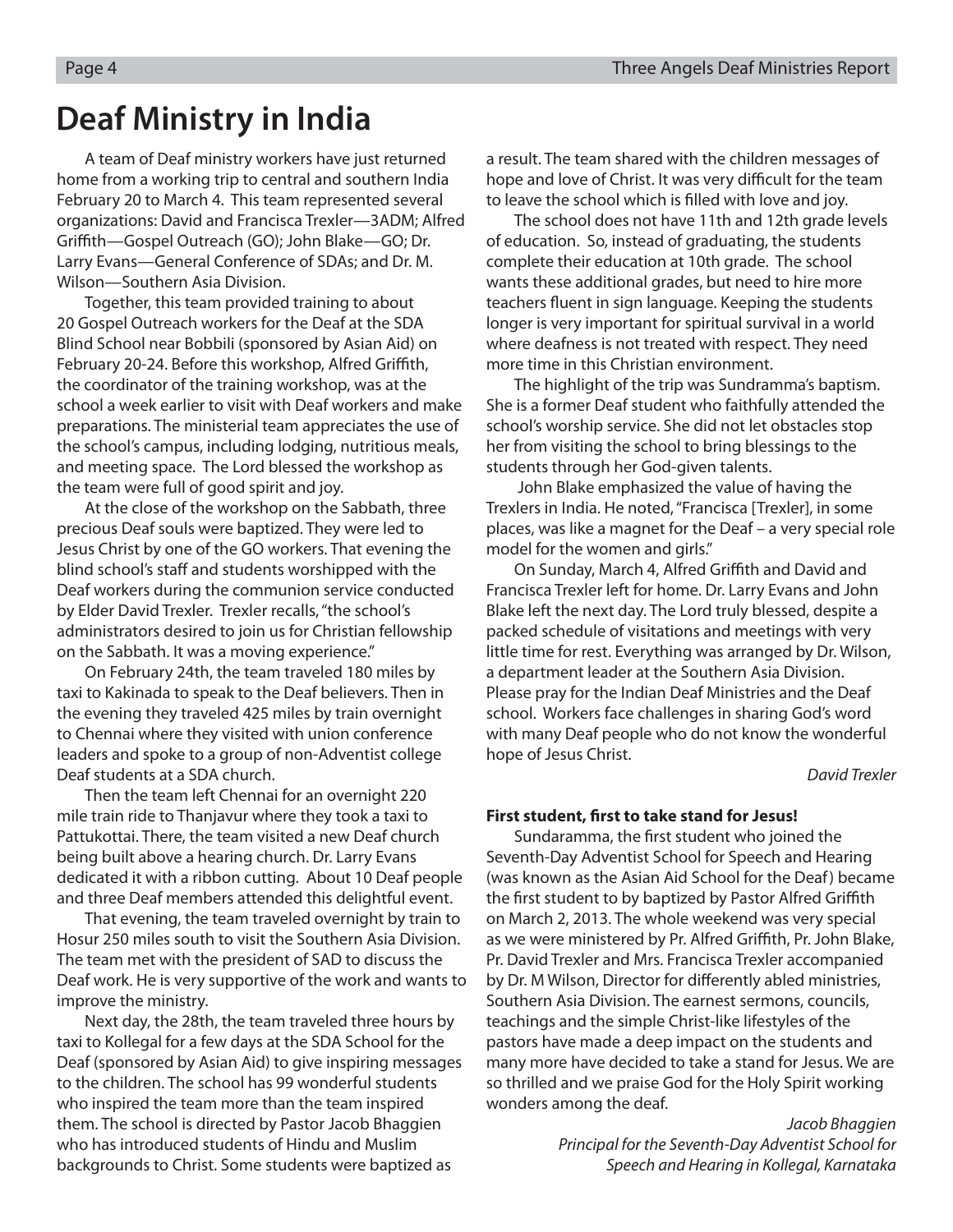#### Volume 16 Issue 2 Page 5





Interaction during one of the training workshops for the Gospel Outreach Deaf Workers.



David Trexler baptizes one of three people who were brought by one of the Gospel Outreach workers.



David Trexler leads out in communion service with both the Deaf Gospel Outreach workers and the blind students at the school. This was a very moving experience.



Francisca and David Trexler, Larry Evans, Alfred Griffith, John Blake (front row - left to right) pose for a photo with Deaf college students who came to a meeting at a local SDA church. Dr. M. Wilson is standing behind Blake.



Sundaramma is baptized at the SDA School for Speech and Hearing. She lives in a village nearby the school and faithfully attends worship service.



Francisca Trexler teaches a Bible class to the students at the SDA Deaf school.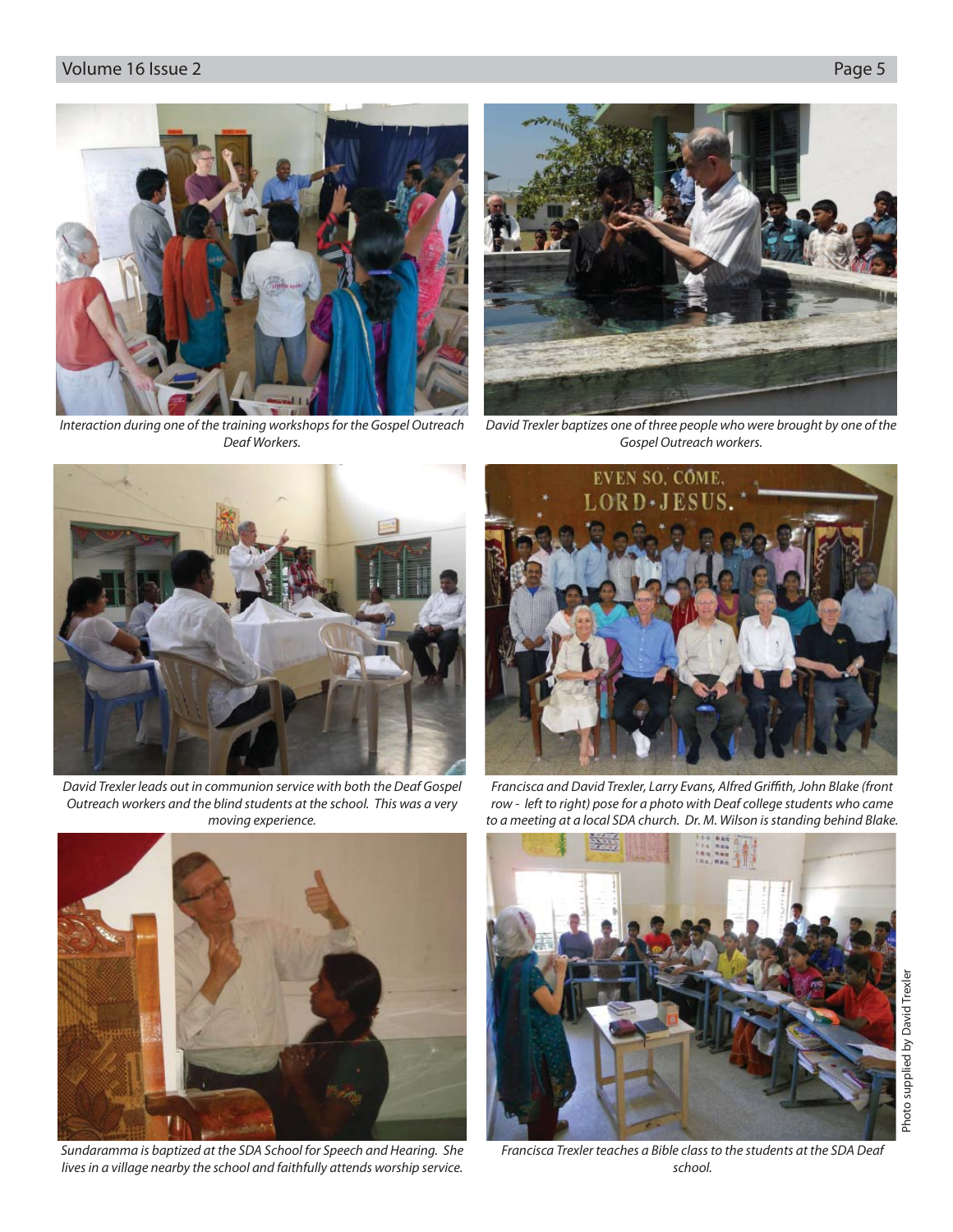## **In Memory**

Mazine Coleman Davidson was born in Quail, Texas on October 6, 1922. She died on February 14, 2013.

At one time, she was a member of the Silver Spring Seventh-day Adventist church in Maryland where she was instrumental in starting the Deaf ministry. She signed the sermon weekly for many years as part of the Deaf ministry at the Silver Spring church.

She has lived with both of her daughters in Annapolis and Harwood, Maryland for the last ten years. For the past six weeks she has lived at Rutherford House assisted care facility in Davidsonville, MD. Mazine is survived by her two daughters and son-in-law, three grandsons and their wives, as well as four great granddaughters.

#### **2013 Summer Camp Meetings Save the Dates!**

 Deaf Young Adults for Christ May 23-26 High View, WV Contact: agtsully@gmail.com

 Western Deaf Camp Meeting July 7-14 Days Creek, OR Contact: chucktrades@gmail.com

 SDF Camp Meeting July 31 - August 4 Calhoun, GA Contact:jwjordan@gccsda.com

 SNEC Camp Meeting September 4-8 Groton, MA Contact: snecdeaf@gmail.com

See updated information at: **www.3angelsdeafministries.org**

### **Donations**

#### *In Memory of...*

Shirley Dennis by William Dennis Sylvia House by Dorothy Gradt Florence Nevin by Lorraine Schell Mary and Wilson Thorton by Janey Wooten

#### *In Honor of...*

Marvin Budd by Luis Leonor Mike, Jerry, Robert, Roberto by Heidi Hunt

#### **3ADM Board of Directors**

Bruce Buzzell, Chairperson Paul Kelly, Vice-Chairperson Chuck McGehee, Treasurer Beth Dobson, Secretary George Belser Marvin Budd **Alfred Griffith** Julius Vold

#### **3ADM Staff**

David M. Trexler Speaker/Director Esther M. Doss Public Relations & Development Francisca Trexler Bible School Director/Chaplain

## **Making Use of Videophones**

 Our Deaf Bible School uses the videophone (VP) to study with many people. There is nothing like a face to face contact to communicate clearly. Some have difficult questions and others want to continue further study after completing the two Bible study courses.

 Many Deaf members all across the USA are also using VPs in ministry. Several are studying the Bible with a number of people. These include Amanda Colgan in Massachusetts, Jerry Roundy in California, Chuck McGehee in Washington and Nona Brese in Oklahoma. And there are many others. The VP has proved to be a very, very useful tool as any Deaf person with one anywhere in the USA can be contacted at no additional cost.

 Wanda Watson is a Deaf member living in a very rural area of Arkansas. The nearest town of 350 people is 10 miles away. She has little money for spending on gasoline so she stays at home. Yet, she studies and shares Jesus with many Deaf people through the use of her VP.

 She always wanted to share many DVDs with her friends, but was always afraid that they might not be returned. Some people lose the DVDs or hold on to them a long time, not allowing Wanda to share DVDs with other people who also want to see them. She has been frustrated waiting on these sharing DVDs while others request them. Now she has a favorite way of sharing God's Word and DVDs.

 Wanda's VP is a few feet away from her television. She simply turns the television screen toward the VP and point the VP camera at the television. Then she starts playing a DVD. The person on the VP can clearly see the television and watches the entire program.

 Wanda now sets up appointments with interested friends. She puts on DVDs like Revelation of Jesus Christ (evangelistic series by David Trexler) and sermons by Jeff Jordan. When the program is done, she asks the person if they have any questions or comments and set up another appointment. And the word is spreading. Several people heard about this from their friends and they called Wanda to see if they could also watch the DVDs.

 This is working very well for Wanda and she encourages other Deaf members with VPs to do the same. She says that it is easy for anyone to do because the speaker on the DVD is doing the hard work of teaching. All she has to do is find someone interested and play the DVD for them.

 $\overline{\phantom{a}}$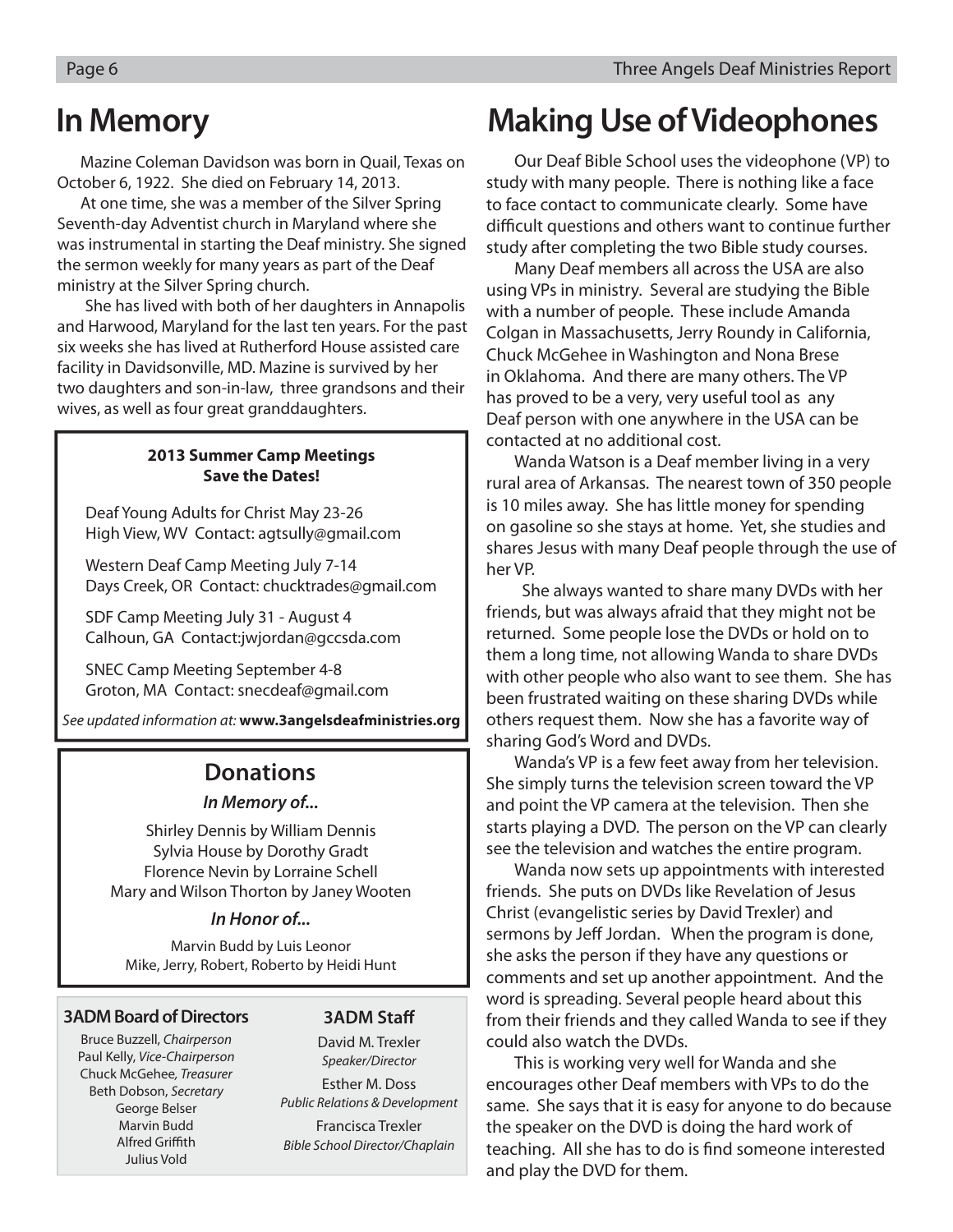### **3ADM Catalog -- All prices include USA shipping**

| <b>AMAZING BIBLE TRUTHS SERIES (7 DVDs)</b>                                                                                               | <b>THE SEVENTH DAY (5 DVDs)</b>                                                                                            |  |  |
|-------------------------------------------------------------------------------------------------------------------------------------------|----------------------------------------------------------------------------------------------------------------------------|--|--|
| \$65.00                                                                                                                                   | \$75.00                                                                                                                    |  |  |
| 14 Bible topics in ASL by Francisca Trexler. (No voice)                                                                                   | The history of the Sabbath. (CLOSED CAPTIONED)                                                                             |  |  |
| THE REVELATION OF JESUS CHRIST VIDEO SERIES                                                                                               | <b>CAN YOU HEAR US?</b> (Booklet - 10 copies)                                                                              |  |  |
| VHS Price \$40.00                                                                                                                         | \$10.00                                                                                                                    |  |  |
| DVD Price \$90.00                                                                                                                         | A quick reference quide to Deaf Ministry.                                                                                  |  |  |
| A set of 13 VHS or DVD videos in ASL by Pastor<br>David Trexler. Includes study notes. (With voice)                                       | <b>MARGIE ASKS WHY, EASY READING EDITION</b><br>\$7.00<br>A fascinating book about the battle between God<br>and Satan.    |  |  |
| \$5.00                                                                                                                                    | <b>STEPS TO CHRIST, EASY READING EDITION</b>                                                                               |  |  |
| <b>SIGNS OF GOD'S LOVE #1 DVD</b>                                                                                                         | \$7.00                                                                                                                     |  |  |
| Salvation and God's love (with voice)                                                                                                     | A book that leads us to a better relationship with Jesus.                                                                  |  |  |
| \$5.00                                                                                                                                    | THE STORY OF REDEMPTION, EASY READING                                                                                      |  |  |
| <b>SIGNS OF GOD'S LOVE #2 DVD</b>                                                                                                         | \$7.00                                                                                                                     |  |  |
| What happens when you die? (with voice)                                                                                                   | Tells how sin began and how Jesus will save His                                                                            |  |  |
| <b>SIGNS OF GOD'S LOVE #3 DVD</b>                                                                                                         | people from sin & eternal death.                                                                                           |  |  |
| \$5.00                                                                                                                                    | <b>EASY-READING BAPTISMAL STUDIES</b>                                                                                      |  |  |
| God's law of love (with voice)                                                                                                            | \$20.00                                                                                                                    |  |  |
| <b>SIGNS OF GOD'S LOVE #4 DVD</b>                                                                                                         | 28 fundamental beliefs studies for baptismal candidates.                                                                   |  |  |
| \$5.00                                                                                                                                    | <b>SIGN LANGUAGE COLORING BOOKS</b>                                                                                        |  |  |
| The Sabbath (with voice)                                                                                                                  | \$8.00                                                                                                                     |  |  |
| <b>SIGNS OF GOD'S LOVE #5 DVD</b>                                                                                                         | A set of 3 coloring books: Creation, Moses, and Jesus.                                                                     |  |  |
| \$5.00                                                                                                                                    | <b>ASL DVD LEARNING SYSTEM (DVD)</b>                                                                                       |  |  |
| Jesus' second coming (with voice)                                                                                                         | \$35.00                                                                                                                    |  |  |
| \$5.00<br><b>SIGNS OF GOD'S LOVE #6 DVD</b><br>Heaven and choices (with voice)                                                            | Includes 2 DVDs: "Getting Started in Signing" and "<br>Say It With Signing."                                               |  |  |
| <b>BIBLE ADVENTURES DVD</b><br>\$12.00<br>8 Bible stories for children in sign language (no voice)                                        | <b>ASL DVD DICTIONARY (DVD)</b><br>\$23.00<br>Over 700 signs with photo illustration of sign<br>(e.g. picture of "shoes"). |  |  |
| <b>OUR WORLD A THEATER IN GOD'S UNIVERSE (DVD)</b>                                                                                        | \$55.00                                                                                                                    |  |  |
| \$5.00                                                                                                                                    | ASL DVD COMBO (DVD) Save \$3!                                                                                              |  |  |
| The full story of the battle between God and Satan.                                                                                       | ASL DVD Learning System and ASL DVD Dictionary.                                                                            |  |  |
| <b>KEEPERS OF THE FLAME SERIES (2 DVDs)</b>                                                                                               | <b>CD-ROM: HYPERSIGN INTERACTIVE DICTIONARY OF ASL</b>                                                                     |  |  |
| \$45.00                                                                                                                                   | \$25.00                                                                                                                    |  |  |
| This 8-part series covers the history of the Christian                                                                                    | (CD-ROM)                                                                                                                   |  |  |
| church, and the Adventist church. (ENGLISH SUBTITLES)                                                                                     | Full-motion video; age specific vocabulary.                                                                                |  |  |
| THE FINAL EVENTS OF BIBLE PROPHECY (DVD)<br>\$12.00<br>In Hard Case                                                                       | \$8.00<br><b>ASL FINGERSPELLING LESSONS (VHS)</b>                                                                          |  |  |
| In Paper Sleeve \$5.00<br>What the Bible says about the last days of earth history by<br>Doug Batchelor. (43 minutes - ENGLISH SUBTITLES) |                                                                                                                            |  |  |

| <b>Product Name</b>           |              |  | Quantity                                                  | Price                                                | Subtotal |  |
|-------------------------------|--------------|--|-----------------------------------------------------------|------------------------------------------------------|----------|--|
|                               |              |  |                                                           |                                                      |          |  |
|                               |              |  |                                                           |                                                      |          |  |
|                               |              |  |                                                           |                                                      |          |  |
|                               |              |  |                                                           |                                                      |          |  |
|                               |              |  |                                                           | Total                                                |          |  |
| <b>Name</b><br><b>Address</b> |              |  |                                                           | Please make your check or<br>money order payable to: |          |  |
| City                          | <b>State</b> |  | <b>Three Angels Deaf Ministries</b><br><b>PO Box 1946</b> |                                                      |          |  |

**Greenbelt, MD 20768**

**\*\* Please print. Contact us for orders outside the USA for shipping costs.**